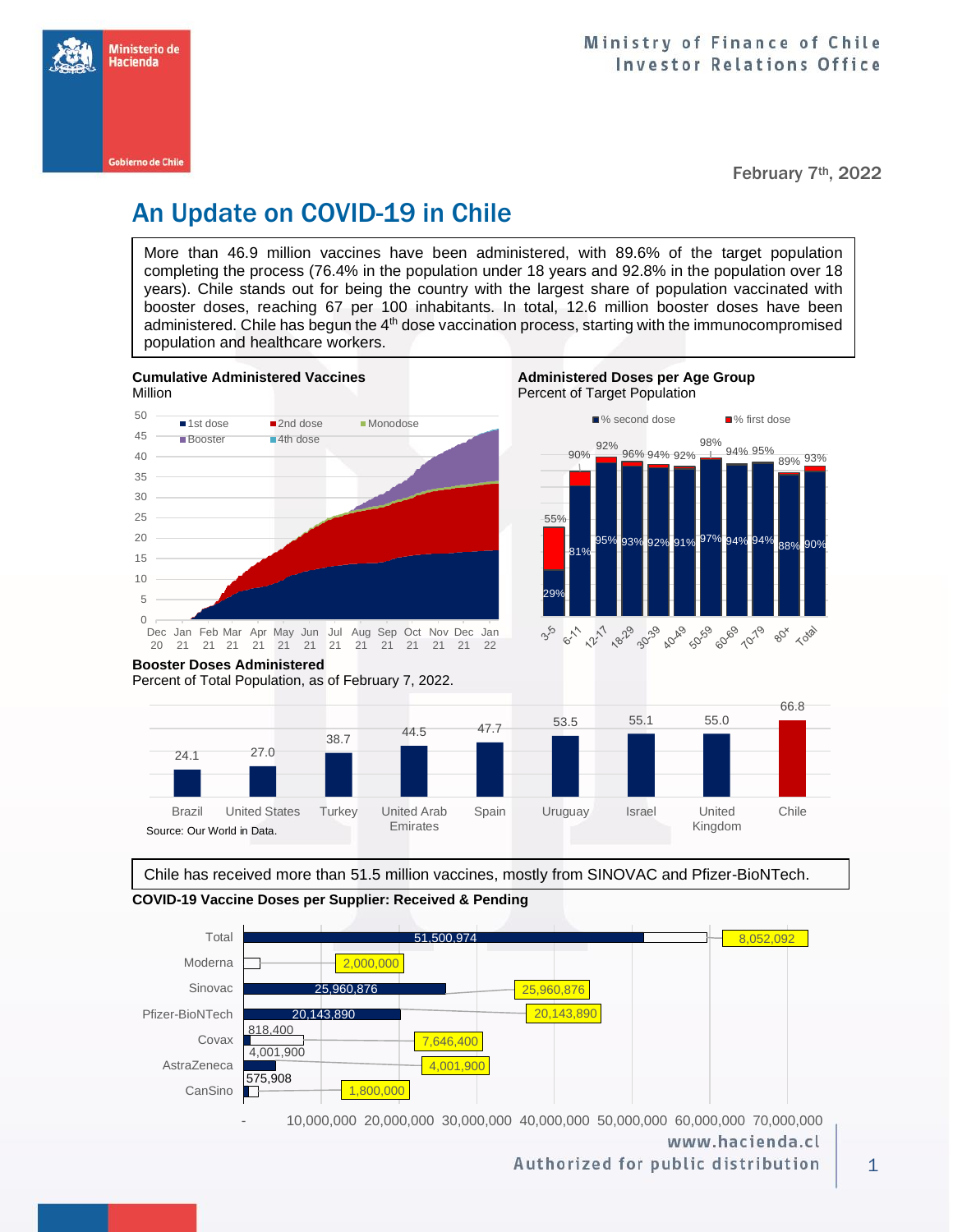

Ministerio de Hacienda

### February 7th, 2022

During last weeks cases have been increasing as well PCR test positivity rates. Although both indicators have increased strongly, ICU occupancy levels, deaths and hospital capacity remain at moderate levels.

### **COVID-19 Cases in Chile PCR Test Positivity Rate**

People (thousands), Data through February 6<sup>th</sup>

. Data through February 6<sup>th</sup>. 45% Positivity - 7-day Average



Currently, 89.9% of the national population is in Paso 3 (Step 3) and 10.0% of its population is in Paso 2 (Step 3).